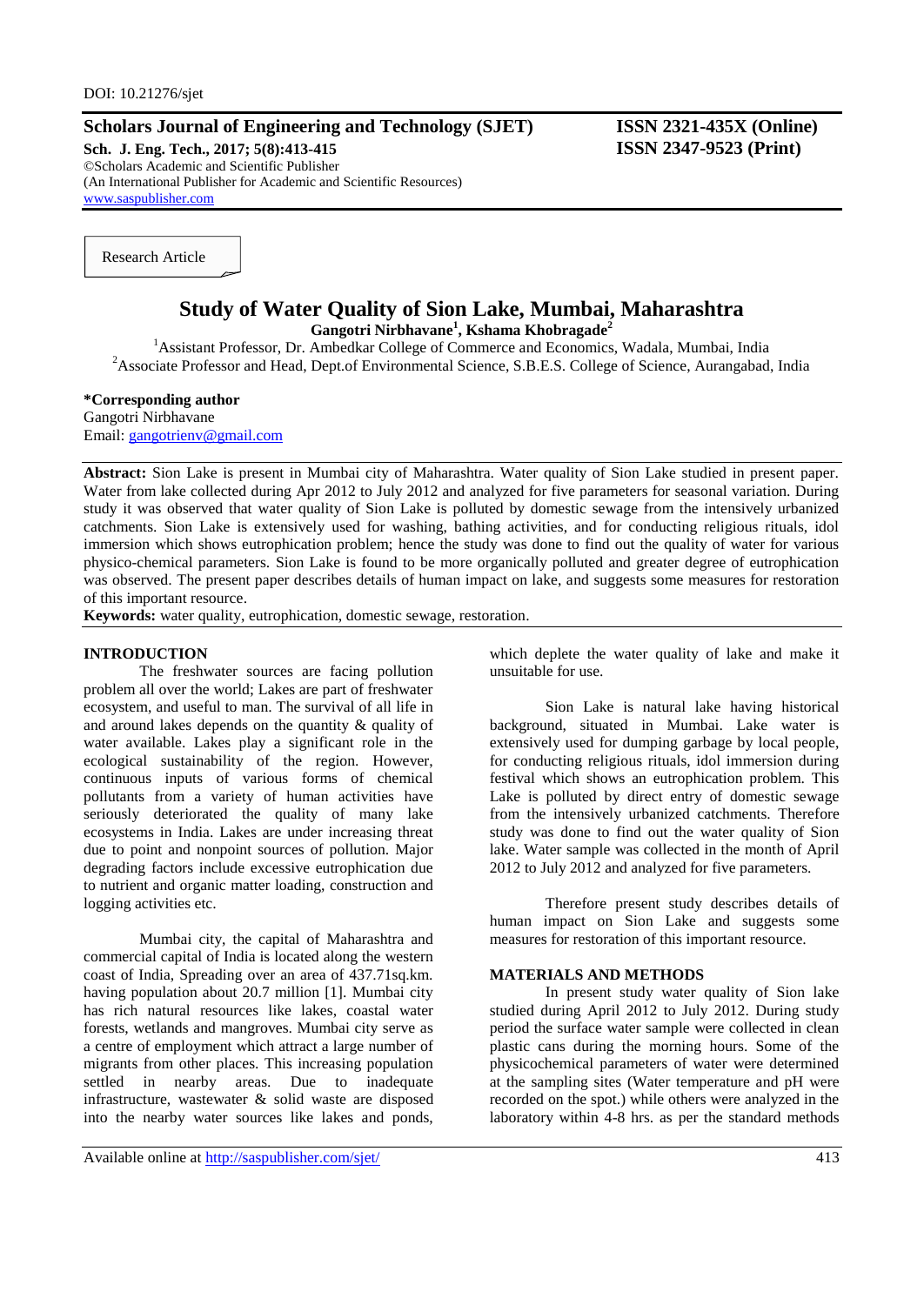[2, 3]. Observations were recorded and shown in table no.1.

### **RESULTS AND DISCUSSION**

The temperature of water is found in between  $27^0C$  to  $31^0C$  in pre-monsoon and during monsoon respectively. pH of lake water was found between 7.4 to 8.42.

The turbidity ranges between 25 to 32 NTU during study period. The Turbidity of any water sample is the reduction of transparency due to the presence of particulate matter such as lay or slit, finely divided organic matter, plankton and other microscopic organisms [4]. It was observed that turbidity increases during monsoon season.

Total Solids found between 28.4 to 38.2 mg/l. The reason for such a high amount of total solid may be due to unforested land, therefore the adverse effects of surface runoff, dumping of waste material may cause increase in total solid levels.

Dissolved Oxygen was found between 2.6 to 4.4 mg/l. During summer as a result of high temperature and more oxygen utilization, Dissolved Oxygen was recorded less, may be due to higher rate of decomposition of organic matter**.** Effect of waste discharge in a water body is determined by the oxygen balance of the system, it is rapidly getting removed from the wastewaters by discharge of the oxygen demanding waste [5].

Chloride was observed between 172 to 210 mg/l. Chloride shows seasonal variation, lower chloride range was specifically observed during rainy season suggesting the dilution effect. The higher range recorded in summer months denote the effect of higher temperature and rapid reduction in water mass [6, 7]. The high concentration of Chloride in water is considered as an sign of contamination due to high organic waste of animal origin [8, 9].

| Sr.No. | <b>Parameter</b>          | <b>Apr-2012</b> | <b>May-2012</b> | <b>June-2012</b> | <b>July-2012</b> |
|--------|---------------------------|-----------------|-----------------|------------------|------------------|
|        | Temperature               | $30^{\circ}$ C  | $31^{\circ}$ C  | $27^{\circ}$ C   | $28^{\circ}$ C   |
|        | pΗ                        | 7.4             | 7.96            | 8.26             | 8.42             |
|        | Turbidity(NTU)            | 26              | 25              | 28               | 32               |
|        | Total Solids (mg/lit)     | 38.2            | 32.8            | 29.4             | 28.4             |
|        | Dissolved Oxygen (mg/lit) | 3.2             | 2.6             | 3.8              | 4.4              |
| -6     | Chloride (mg/lit)         | 210             | 198             | 172              | 180              |

**Table 1: Obtained results during Apr.2012 to July 2012**

### **CONCLUSION**

Various physico-chemical parameters indicate variations during study period. Lake water quality parameters undergo seasonal changes and values are generally higher during summer season. Lake water is polluted in terms of various physico-chemical parameters such as Turbidity, Dissolved Oxygen and Chloride.

In the present study, it was found that water quality problems associated with Sion Lake includes depletion of dissolved oxygen, poor water clarity and high level of algae growth, nuisance blue green algae blooms. Lake is declined in aesthetic quality in present situation. The discharges of sewage directly in lake area, dumping of garbage, ritual activities and idol immersion during festival, surface runoff resulting from rainfall have contributed considerable pollution in lake area.

### **RECOMMENDATIONS**

The following plans have been suggested for saving the Sion Lake.

1. Serious steps should be taken to remove pollution, proper waste management system is required in lake area, monitoring of human activities by local authorities in nearby lake area are required.

- 2. Along with other measures, strict implementation of central and state level legislation is required, environmental awareness programmes through different media, to educate the public of the city and make them aware of the harmful environmental effects. Proper management of lake is required to avoid further pollution problems.
- 3. People, particularly those living near to lake should realize that the lake is not a waste disposable site. People have to change their mind set with regard to lake. Any plan to control pollution can succeed only if the people feel initiated and involved in such working and are able to participate in implementation.
- 4. Public participation is needed towards awareness, experience sharing, domestic refuse, recycling, and waste bin for garbage disposal (special bins for collection of Nirmalya during festival season).

## **REFERENCES**

- 1. Census of Maharashtra, 2011 Report.
- 2. American Public Health Association, Washington D.C., USA, 2012.